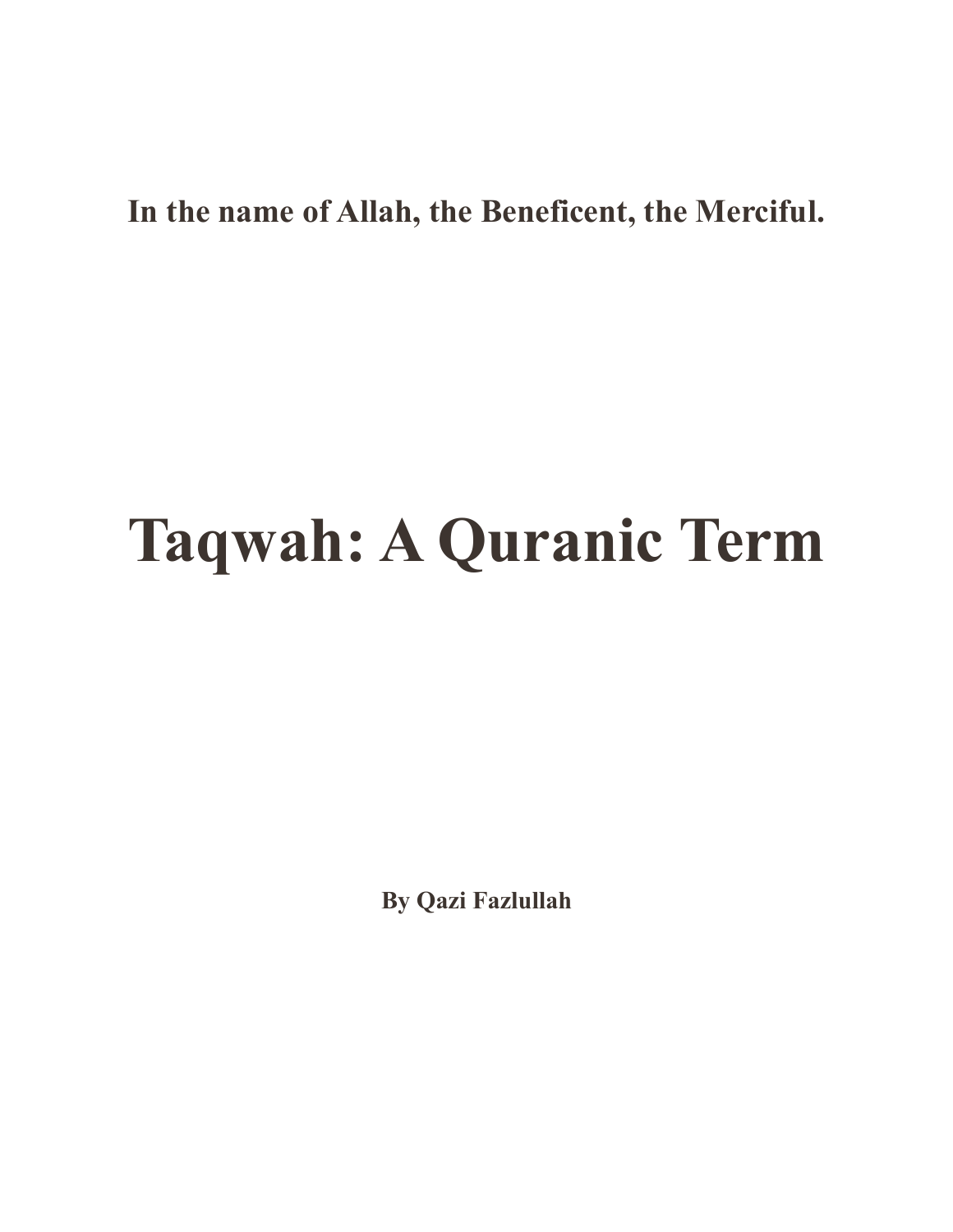The word Taqwa is actually derived from "Waqa", which means to guard and protect. It is also derived from "Ittaqa", which is also used in the meaning and form of, "Fear of Allah (SWT)". Its derivatives are mostly used in the Holy Quran and Ahadith of Rasoolullah (SAS).

In many verses this commandment of Allah (SWT) is followed by death or events of the day of Resurrection, as in Surah Aal-i-Imran, Allah (SWT) said, "O the believers! Fear Allah as He should be feared and die not except in a state of Islam.( Verse 102).

Or in Surah Hajj Allah (SWT) has said: "O mankind! Fear Your Lord, the earthquake of the hour is a terrible thing" (Verse 1).

In Surah Al Hashar Allah (SWT) Says: "O the believers! Fear Allah (SWT), and let every person look to what he has sent forth for tomorrow, and Fear Allah. Verily Allah is all aware of what you do." (Verse No. 18.).

In certain other places Allah (SWT) has mentioned the attributes of Taqwah and the qualities of Muttaqeen, the people who fear Allah. In Surah AI-Baqarah it is said "Muttaqeen are those who believe in hidden or unseen things, establish their Salat and spend (in the cause of Allah from what we have bestowed on them. Those who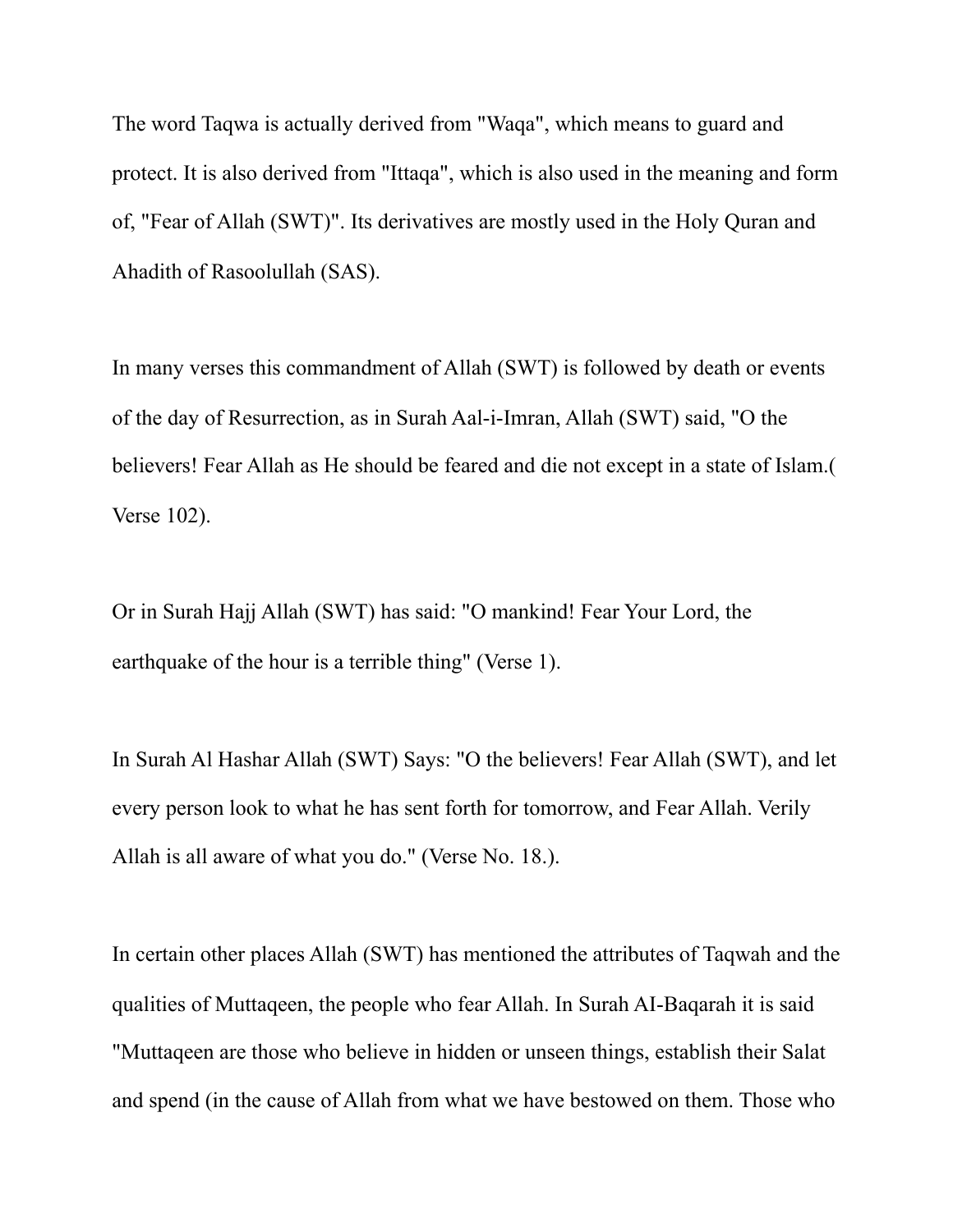believe in what has been revealed to you 0 Prophet (SAS), and that which was revealed before you, and they firmly believe in the day of resurrection". (Verses 3, 4).

In Surah Mominoon (Verses 1-9) the qualities of these people (Muttaqeen) are mentioned with the title of Mominoon which is synonymous with Mutaqqeen. "Successful indeed are the believers, those who offer their Salat with profound devotion utmost solemnity and submissiveness, and those who turn away from Allaghw (Dirty false, wrong, evil vain talks and deeds) and those who pay Zakat and those who guard their chastity except from their wives and from those whom their right hand possess; and for that they are free from blame. But whoever seeks beyond that then those are transgressors; those who are faithfully true to their Amanat (Duties and Trusts) and to their Covenants and those who strictly guard their prayers".

In Surah Al-Furqan Allah (SWT) has bestowed on them the honorable title of Ibadur-Rahman (The slaves and true servants of Allah (SWT). In this Surah (Verses # 63-68) Allah (SWT) says:

"The slaves of the most Beneficent are those who walk on the earth in humility and when the ignorant try to pick on them they excuse themselves with gentle and kind words and those who spend the nights before their Lord prostrate and standing and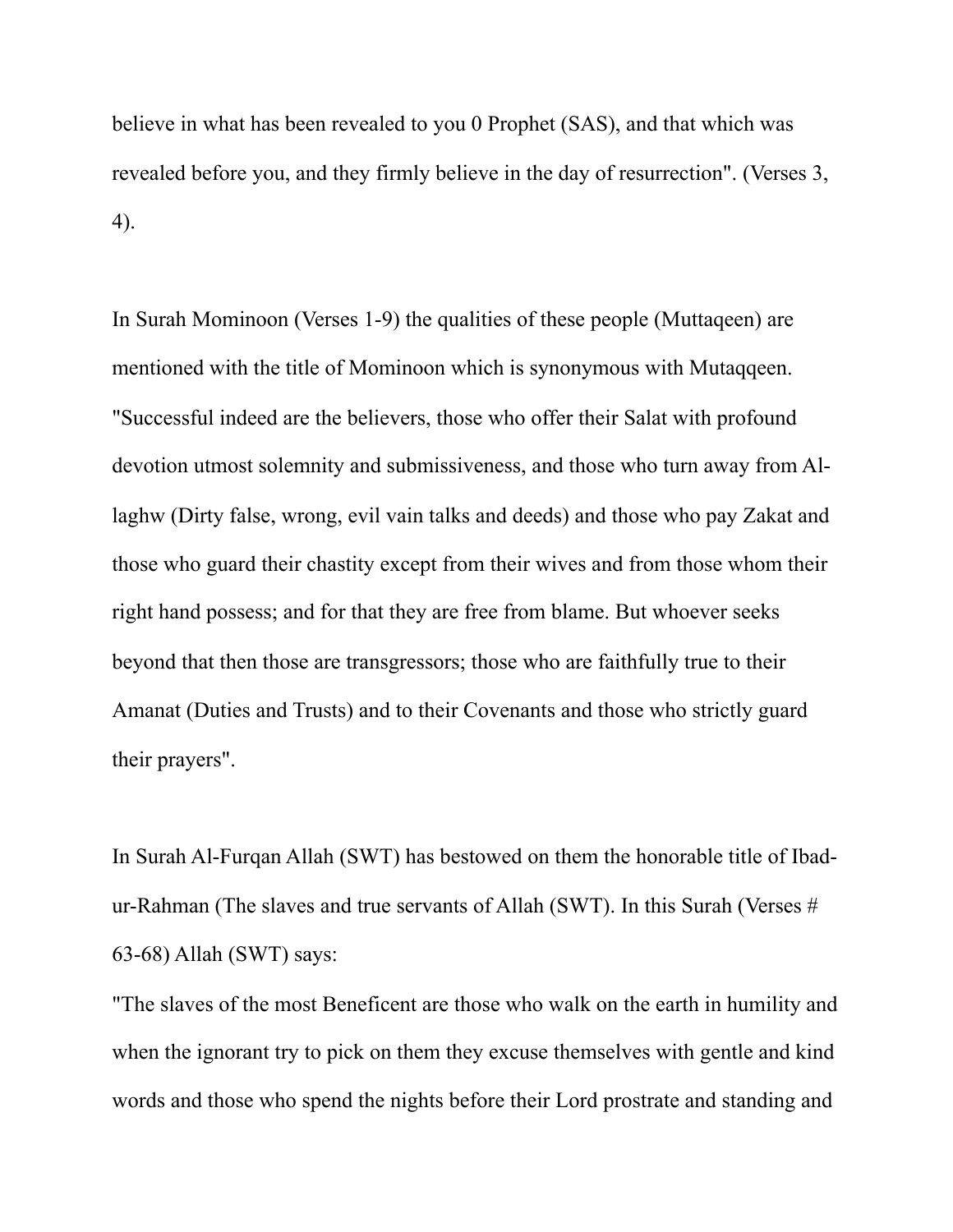those who say our Lord! Avert from us the torment of Hell. Verily the torment of Hell is a great loss; indeed it is an evil abode and an evil place of dwelling.; and those when they spend are neither unduly extravagant nor unduly niggardly but keep a balance; and those who do not invoke any other god (besides Allah (SWT)) and those who do not kill a person whom Allah (SWT) Has forbidden to kill except for just cause and those who do not commit fornication or adultery; and whoever commits this crime shall receive the punishment".

In Verses # 72-74 of the same Surah Allah (SWT) says:

"And those who do not witness falsehood (in silence) and if they happen to pass by where there is some evil play or evil talk they pass by it with dignity and nonindulgence and those when they are reminded of Ayat (Verses, signs, proofs, evidences, arguments) of their Lord do not act as if they are deaf and blind and those who say: Our Lord bestow upon us from our wives and offspring's in the form of comfort to our eyes (pleasure, satisfaction, harmony and peace of mind) and make us the leaders of Muttaqeen".

There are other Ayat and Ahadith, which mention the ingredients of Taqwah, Iman and Islam in general. The Holy Prophet (SAS) said that Taqwah is to avoid a thing, which weaves in your heart. It means to avoid something about which you are not sure whether it is allowed or not. In various Ahadith it is mentioned that fear Allah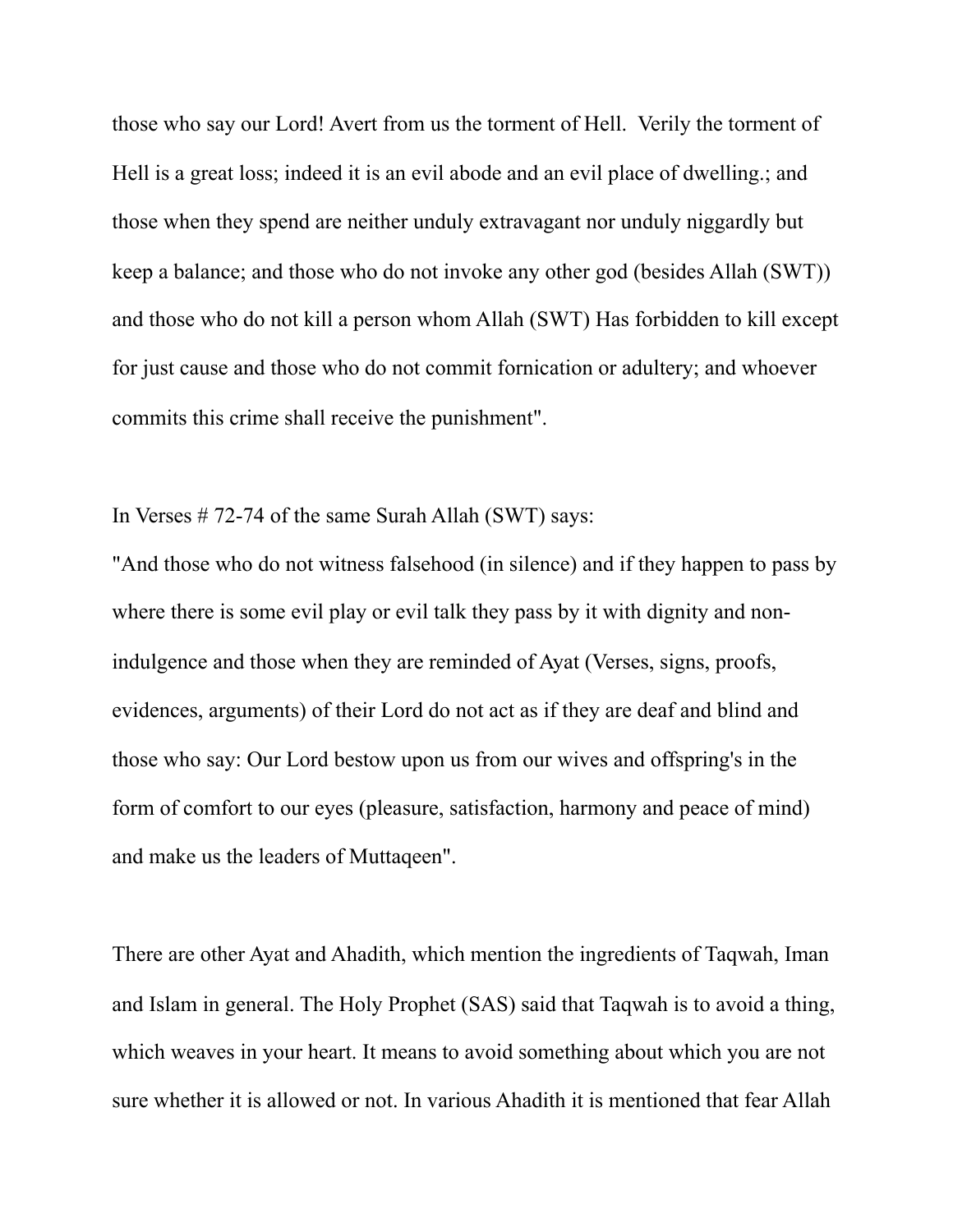(SWT) not only openly but in secret as well.

The Holy Prophet (SAS) also said that the beginning and end of wisdom (Intellect, knowledge) is fear of Allah (SWT). He also said that Taqwah is the fountainhead of all good deeds.

A person who fears Allah (SWT) never transgresses the boundaries laid down by Allah (SWT), nor does he harm any of his creations without just cause.

Taqwah gives an inner mechanism which prompts us to do good deeds, refrain from bad ones and provides us peace and serenity within our souls. A Sahabi once asked Rasoolullah (SAS) as to how I will recognize and feel my Iman? He replied that when your good deeds make you happy and your bad ones make you unhappy then you are a Momin. This indeed is a sure test of one's Iman.

The taste of Iman is based on three things as narrated by Imam Bukhari in the following Hadith:

"When one is content with the fact that Allah is his Lord, Muhammad (SAS) is his prophet, and Islam is his Deen, then he has tasted Iman ".

The scholars of Quran and Sunnah have summarized Taqwah according to a new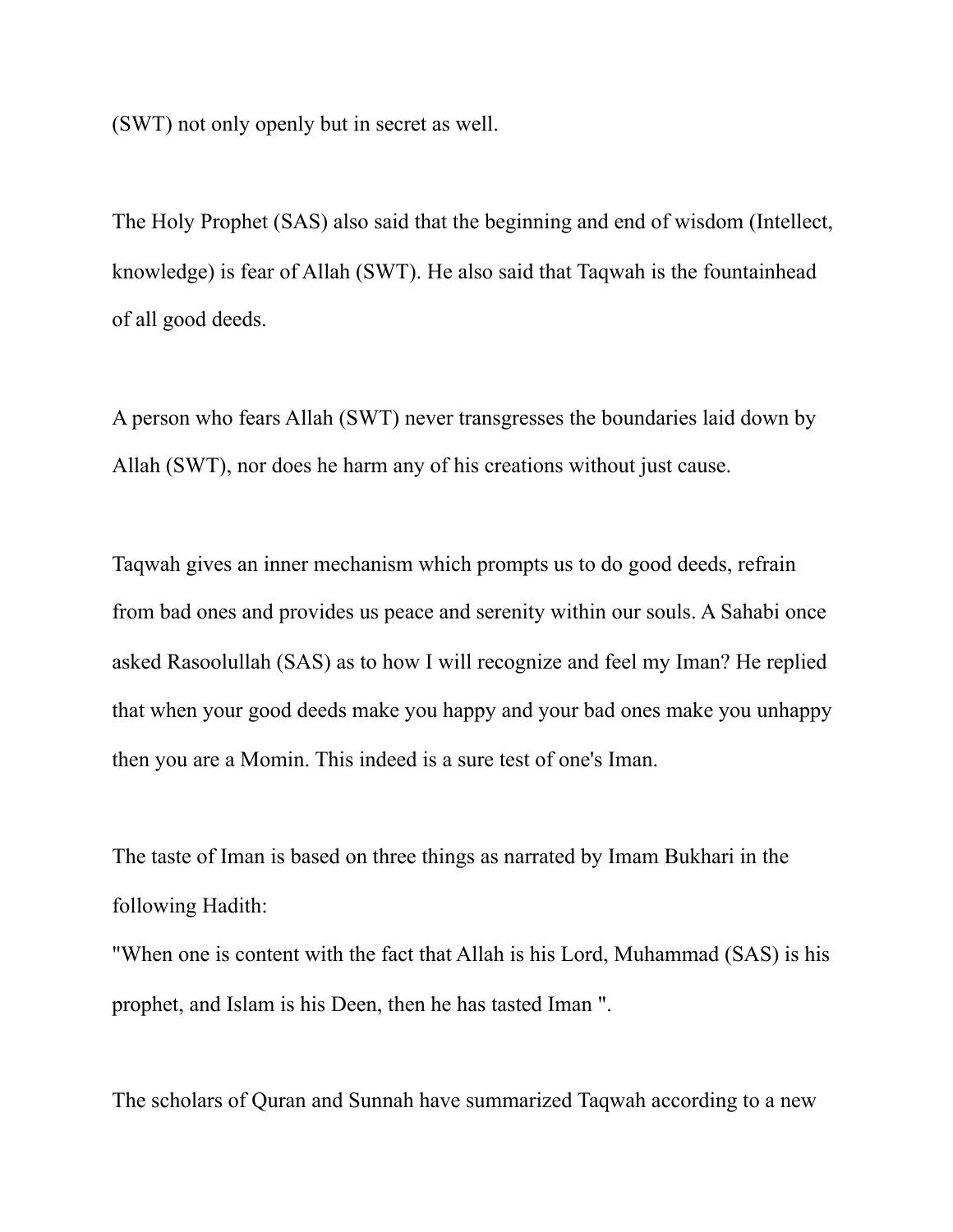approach consisting of taste and practices. Sheikh Jeelani said that Taqwah is a practice whereby a religious prudent person practicing it does not feel shy about it.

Hazrat Uthman (RAA) said that those who fear Allah (SWT) have five qualities:

- 1. They do not associate with people except with those with whom they can maintain terms on a religious basis.
- 2. They restraint their private parts and tongues.
- 3. When they make any large worldly gain, which is temporal, they consider it a curse and when they gain even a little piety they consider it precious.
- 4. They do not eat to their full even out of what is permitted for fear that something forbidden might be mixed with it.
- 5. They consider all others pious and pardoned and consider themselves as sinners.

A great Mufassir (Interpreter) of Holy Quran Qazi Baidzawi has said that Taqwah has the following three kinds of grades or categories:

- 1. Taqwah of commoners and that is to shun Shirk (Polytheism i.e. making associates with Allah (SWT).
- 2. Taqwah of Khawas (Special people) is to avoid all forbidden things.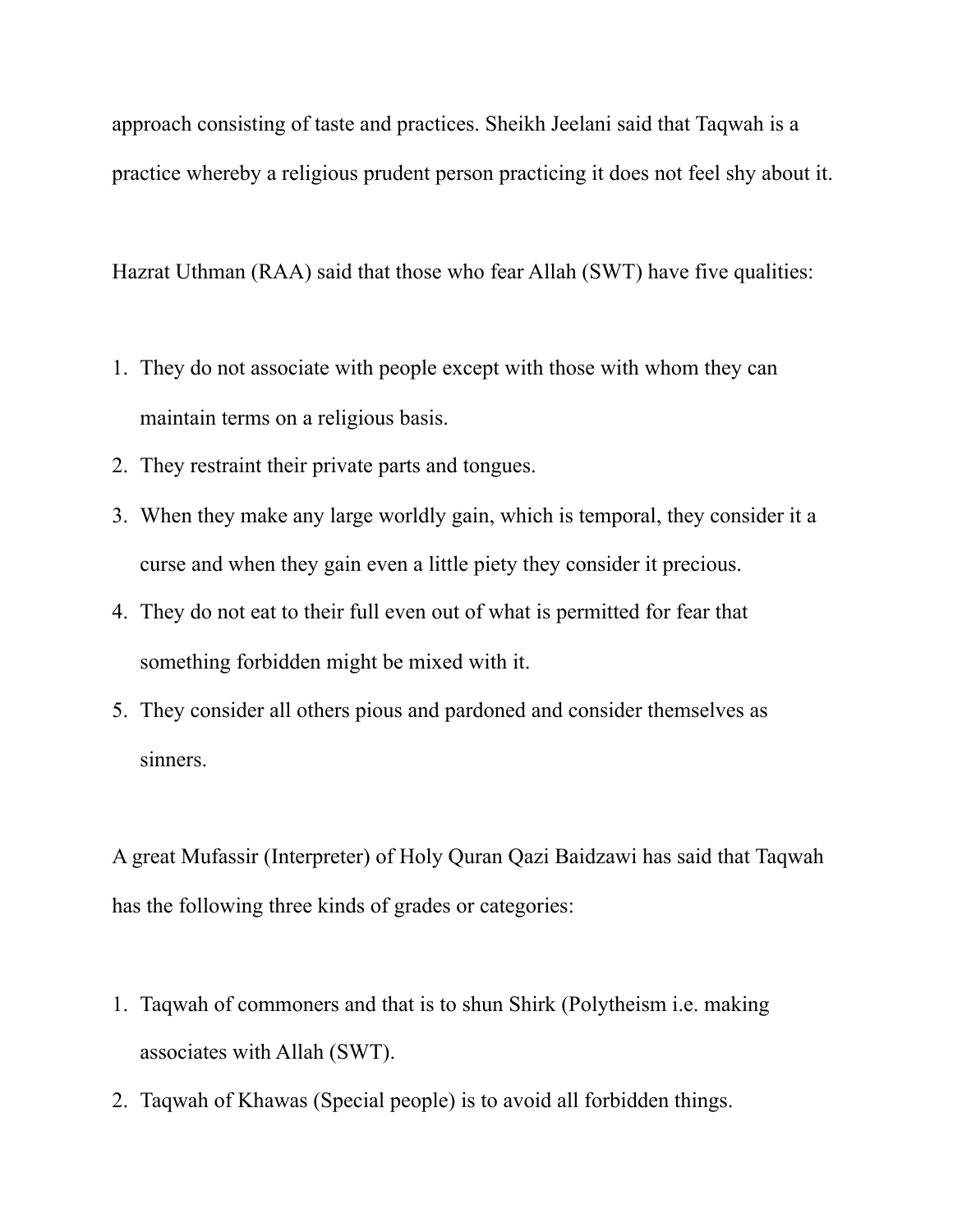3. Taqwah of Akhsas-ul Khawas (extra special people) is not only to avoid things that are ambiguous or doubtful but also those things that are Mubah (Things about which Islamic Law is silent about their permissibility or prohibition).

In short Taqwah is a term that cannot be adequately described by any other word. This word (Taqwah) is a very comprehensive and multidimensional term of the Holy Quran as it covers every aspect of our life. Some scholars have said that Taqwah means to avoid every forbidden thing and to obey/commit everything enjoined. They said that it is different from Khauf (fear). Taqwah is a combination of faith, character, actions, which has a profound effect on the lifestyles, social, economic and political activities and conduct and objectives of individuals as well as nations.

## **Objectives, results, gains, and effects of Taqwah:**

Allah (SWT) says in surah Al-Ahzab (Ayat #70,71): "0 the believers adopt Taqwah, and speak "Qauli Sadeed"(To the point, straight forward true talk and in accordance with the circumstances and tile environment). If you do so then Allah will correct your actions (guiding you in the right direction) and will forgive your sins, and one who obeys the commandments of Allah (SWT) and His Messenger (SAS) has achieved great achievements (he has indeed achieved great success)".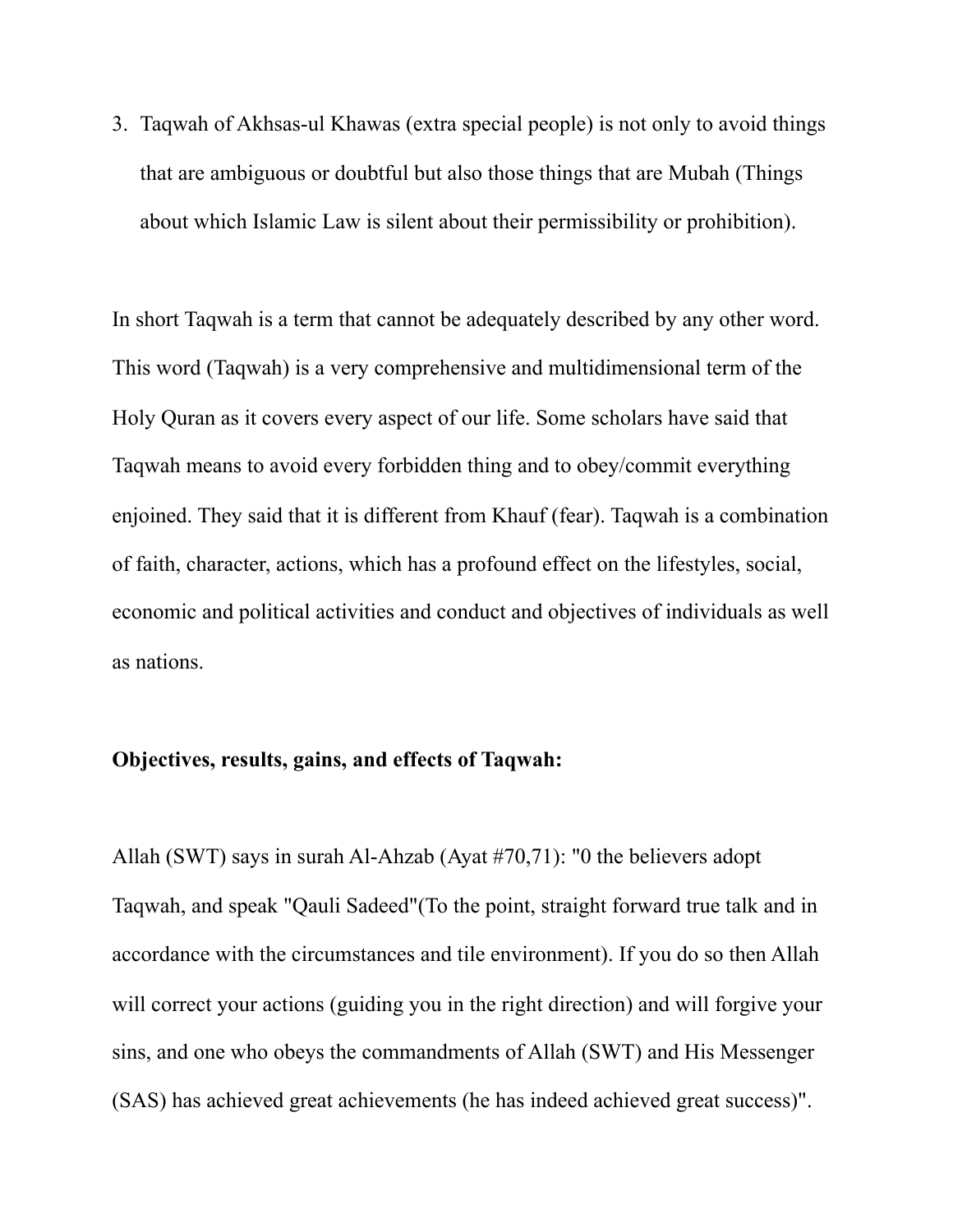These Ayat explain that adopting Taqwah will bring you righteousness in your deeds; forgiveness of your sins, and that obeying the commandments of Allah (SWT) and His Messenger (SAS) will bring you success not only in this world but also in the hereafter.

In Surah Alanfal (Ayat #29) Allah (SWT) says: "0 you who believe if you obey and fear Allah (SWT) then He will grant you a criterion and will clean you of your sins and forgive you. And indeed Allah is the Lord of boundless bounty".

This Ayat gives us another concept of Taqwah, which is as follows: It gives you a criterion i.e. an inner mechanism in your nature through which you will easily distinguish right from wrong. It also means that it will make you a criterion for others, as you will be known as a symbol of righteousness. Allah (SWT) has defined "Sirat-e-Mustaqeem" in Surah Fatiha by the words "The path of those upon whom you bestowed your favors".

According to Surah Nisa (Ayat  $# 69$ ) "These people consists of Prophets, the truthful people, those martyred in the path of Allah (SWT), and the pious people".

This level of piety could be achieved only by following the dictates of Shariah.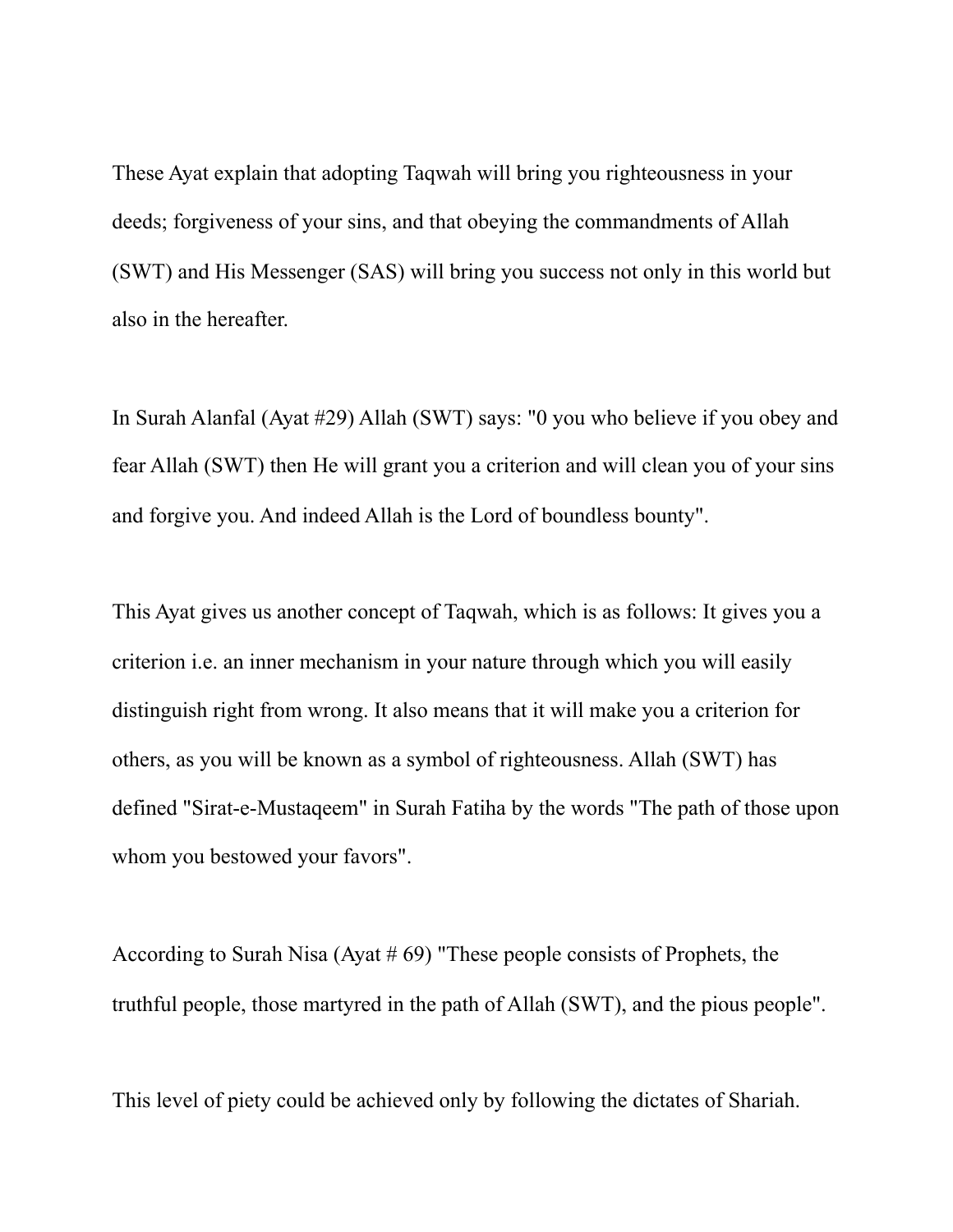Rasoolullah (SAS) said: "One could not be a perfect Momin until his wishes and his ego become subservient to my Deen ". In other words to become a perfect Momin one needs to follow the dictates of Shariah in all walks of life.

The word Furqan that is also the title of a Surah (#25) means distinguishing features, which mark the identity of an individual. A Momin is identified by his practices. He will be a well-wisher of the entire creation of Allah (SWT). He will be eager for the guidance of the entire humanity. He will be of a clean character. He will always lower his gaze in front of Non-Mahrams, and he will use his tongue very cautiously. His aspirations will not be for mundane matters and worldly gains but for the Hereafter. He will constantly endeavor to ensure that his hands and his tongue do not cause harm to any other human being. He will remove any harmful thing from the road so as not to cause harm to passersby. He will provide succor to the weak and infirm, sympathize in their sorrows and tribulations.

Human beings possess a natural instinct of self-preservation. A person may be a cruel transgressor to others but he will not like the same for himself nor he will tolerate it. Due to this instinct mankind has survived and the world has not been destroyed. This is the secret of the existence of the world and this is the spirit and soul of this universal system, the moment this instinct disappears the big crunch or the total destruction of the world would will occur and that is meant by the